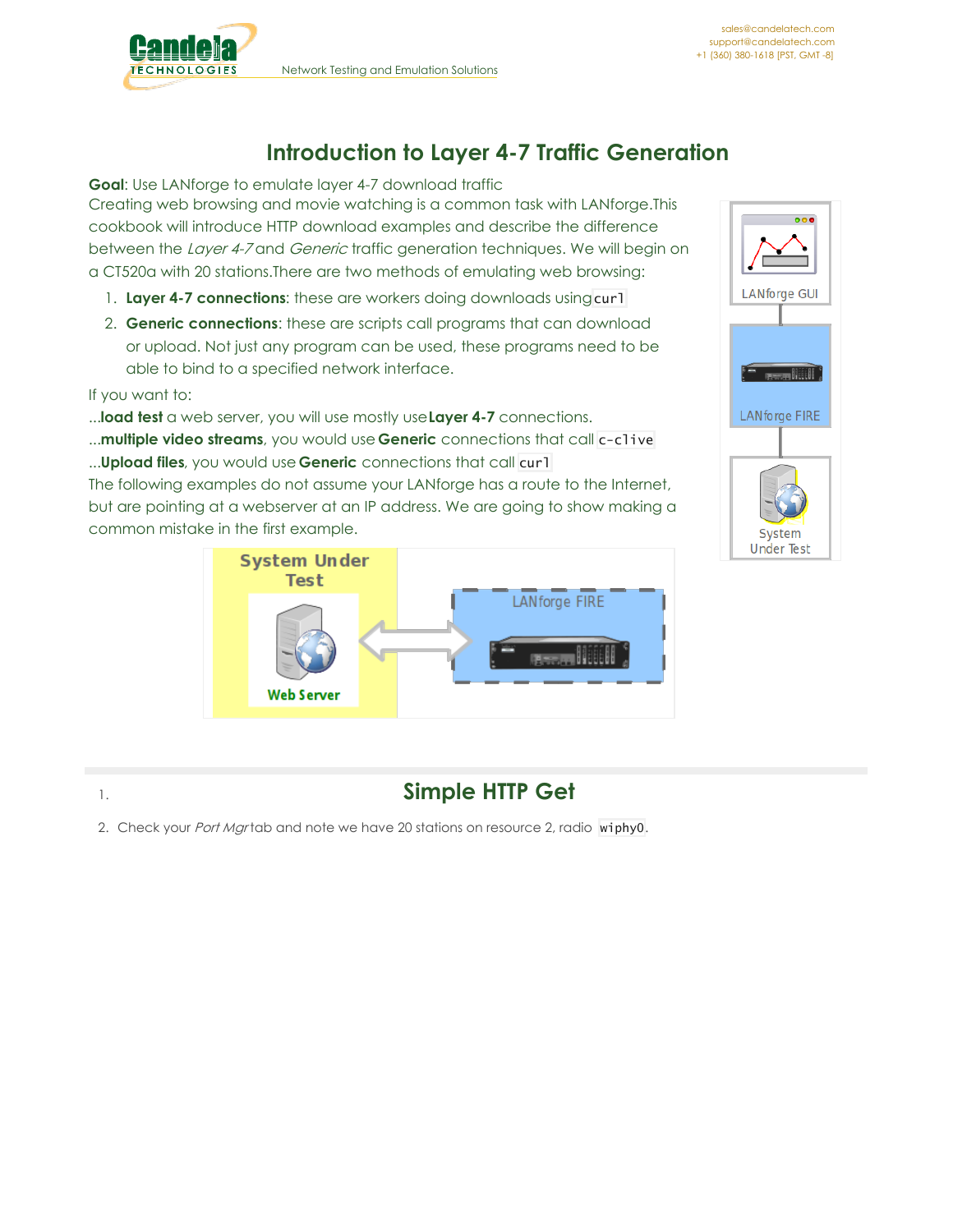| ▲                                                                                                                   |                         |                         | LANforge Manager Version(5.3.9)      |          |                       |                     |                                                     |     |                     |                       |             |                 |                               |             |          | $\Box$              |             | × |
|---------------------------------------------------------------------------------------------------------------------|-------------------------|-------------------------|--------------------------------------|----------|-----------------------|---------------------|-----------------------------------------------------|-----|---------------------|-----------------------|-------------|-----------------|-------------------------------|-------------|----------|---------------------|-------------|---|
| Control                                                                                                             | Reporting Tear-Off Info |                         |                                      | Plugins  |                       |                     |                                                     |     |                     |                       |             |                 |                               |             |          |                     |             |   |
|                                                                                                                     |                         |                         |                                      |          |                       | <b>Chamber View</b> |                                                     |     | Stop All            |                       |             | Restart Manager |                               |             |          | Refresh             | <b>HELP</b> |   |
| <b>Test Mgr</b>                                                                                                     | <b>Test Group</b>       |                         | Resource Mgr                         |          | Event Log             | Alerts              | Port Mgr                                            |     | <b>vAP Stations</b> | <b>DUT</b>            |             | Profiles        | <b>Traffic-Profiles</b>       |             | Messages |                     |             |   |
| <b>Status</b>                                                                                                       | Layer-3                 |                         | L3 Endps                             | VoIP/RTP | <b>VolP/RTP Endps</b> |                     | Armageddon                                          |     | WanLinks            |                       | Attenuators |                 | RF-Generator                  |             | File-IO  | Layer-4             | Generic     |   |
|                                                                                                                     |                         |                         |                                      |          |                       |                     |                                                     |     |                     |                       |             |                 |                               |             |          |                     |             |   |
|                                                                                                                     | Disp:                   |                         | 192.168.100.39:0.0                   |          | <b>Sniff Packets</b>  |                     | $V$ Down                                            | l 1 |                     | <b>Clear Counters</b> |             |                 | <b>Reset Port</b>             | Delete      |          |                     |             |   |
|                                                                                                                     | Rpt Timer: medium       |                         | (8 s)                                | ۰        | Apply                 |                     | $\Box$ VRF                                          | Ţ   |                     | Display               |             |                 | Create                        | Modify      |          | <b>Batch Modify</b> |             |   |
|                                                                                                                     |                         |                         |                                      |          |                       |                     |                                                     |     |                     |                       |             |                 |                               |             |          |                     |             |   |
|                                                                                                                     |                         |                         |                                      |          |                       |                     | -All Ethernet Interfaces (Ports) for all Resources. |     |                     |                       |             |                 |                               |             |          |                     |             |   |
| IP<br>AP<br>No<br>Phantom<br><b>Down</b><br>Parent Dev<br>Alias<br><b>SSID</b><br>Mode<br>Port<br>Channel<br>Signal |                         |                         |                                      |          |                       |                     |                                                     |     |                     |                       |             |                 |                               |             |          |                     |             |   |
| п<br>0.0.0.0<br>1.1.03<br>eth <sub>3</sub><br>$\blacktriangle$<br>$\overline{\mathbf{v}}$<br>0.0.0.0<br>г           |                         |                         |                                      |          |                       |                     |                                                     |     |                     |                       |             |                 |                               |             |          |                     |             |   |
| 1.1.04                                                                                                              |                         |                         |                                      |          | eth4                  |                     |                                                     |     |                     |                       |             |                 |                               |             |          |                     |             |   |
| 1.1.05                                                                                                              | г                       | $\overline{\mathbf{v}}$ |                                      |          | eth5                  |                     |                                                     |     | 0.0.0.0             |                       |             |                 |                               |             |          |                     |             |   |
| 1.2.03                                                                                                              | г                       | ۰                       | wiphy0                               | 157      | sta1000               |                     | jedway1-vap1000 10.136.0.70                         |     |                     |                       |             |                 | 04:F0:21:A8:92:AB             | 802.11an-AC |          | $-30$ dBm           | $-103c$     |   |
| 1.2.05                                                                                                              |                         |                         | wiphy0                               | 157      | sta1001               |                     | jedway1-vap1000 10.136.0.89                         |     |                     |                       |             |                 | 04:F0:21:A8:92:AB             | 802.11an-AC |          | $-20$ dBm           | $-103d$     |   |
| 1.2.06                                                                                                              | ۰                       | ш                       | wiphyQ                               | 157      | sta1002               |                     | jedway1-vap1000 10.136.0.72                         |     |                     |                       |             |                 | 04:F0:21:A8:92:AB             | 802.11an-AC |          | $-20$ dBm           | $-103c$     |   |
| 1.2.07                                                                                                              |                         |                         | wiphy                                | 157      | sta1003               |                     | jedway1-vap1000 10.136.0.71                         |     |                     |                       |             |                 | 04:F0:21:A8:92:AB             | 802.11an-AC |          | $-20$ dBm           | $-103c$     |   |
| 1.2.08                                                                                                              | r.                      | ш                       | wiphy0                               | 157      | sta1004               |                     | jedway1-vap1000 10.136.0.73                         |     |                     |                       |             |                 | 04:F0:21:A8:92:AB             | 802.11an-AC |          | $-20$ dBm           | $-103c$     |   |
| 1.2.09                                                                                                              |                         | г                       | wiphy0                               | 157      | sta1005               |                     | jedway1-vap1000 10.136.0.75                         |     |                     |                       |             |                 | 04:F0:21:A8:92:AB             | 802.11an-AC |          | $-20$ dBm           | $-103c$     |   |
| 1.2.10                                                                                                              |                         |                         | wiphy0                               | 157      | sta1006               |                     | jedway1-vap1000 10.136.0.76                         |     |                     |                       |             |                 | 04:F0:21:A8:92:AB             | 802.11an-AC |          | $-20$ dBm           | $-103c$     |   |
| 1.2.11                                                                                                              | ⊏                       | п                       | wiphy0                               | 157      | sta1007               |                     | jedway1-vap1000 10.136.0.80                         |     |                     |                       |             |                 | 04:F0:21:A8:92:AB             | 802.11an-AC |          | $-20$ dBm           | $-103d$     |   |
| 1.2.12                                                                                                              |                         |                         | wiphy0                               | 157      | sta1008               |                     | jedway1-vap1000 10.136.0.78                         |     |                     |                       |             |                 | 04:F0:21:A8:92:AB             | 802.11an-AC |          | $-20$ dBm           | $-103d$     |   |
| 1.2.13                                                                                                              |                         |                         | wiphy0                               | 157      | sta1009               |                     | jedway1-vap1000 10.136.0.74                         |     |                     |                       |             |                 | 04:F0:21:A8:92:AB             | 802.11an-AC |          | $-20$ dBm           | $-103d$     |   |
| 1.2.14                                                                                                              | E.                      | п                       | wiphy0                               | 157      | sta1010               |                     | jedway1-vap1000 10.136.0.77                         |     |                     |                       |             |                 | 04:F0:21:A8:92:AB             | 802.11an-AC |          | $-20$ dBm           | $-103d$     |   |
| 1.2.15                                                                                                              |                         |                         | wiphy0                               | 157      | sta1011               |                     | jedway1-vap1000 10.136.0.88                         |     |                     |                       |             |                 | 04:F0:21:A8:92:AB             | 802.11an-AC |          | $-20$ dBm           | $-103c$     |   |
| 1.2.16                                                                                                              |                         |                         | wiphy0                               | 157      | sta1012               |                     | jedway1-vap1000 10.136.0.81                         |     |                     |                       |             |                 | 04:F0:21:A8:92:AB             | 802.11an-AC |          | $-20$ dBm           | $-103c$     |   |
| 1.2.17                                                                                                              |                         | ш                       | wiphy0                               | 157      | sta1013               |                     | jedway1-vap1000 10.136.0.79                         |     |                     |                       |             |                 | 04:F0:21:A8:92:AB             | 802.11an-AC |          | $-20$ dBm           | $-103c$     |   |
| 1.2.18                                                                                                              |                         |                         | wiphy0                               | 157      | sta1014               |                     | jedway1-vap1000 10.136.0.85                         |     |                     |                       |             |                 | 04:F0:21:A8:92:AB             | 802.11an-AC |          | $-20$ dBm           | $-103d$     |   |
| 1.2.19                                                                                                              | ÷                       |                         | wiphy0                               | 157      | sta1015               |                     | iedway1-vap1000 10.136.0.84                         |     |                     |                       |             |                 | 04:F0:21:A8:92:AB             | 802.11an-AC |          | $-20$ dBm           | $-103c$     |   |
| 1.2.20                                                                                                              | г                       |                         | wiphy0                               | 157      | sta1016               |                     | jedway1-vap1000 10.136.0.87                         |     |                     |                       |             |                 | 04:F0:21:A8:92:AB             | 802.11an-AC |          | $-20$ dBm           | $-103c$     |   |
| 1.2.21                                                                                                              |                         |                         | wiphy0                               | 157      | sta1017               |                     | jedway1-vap1000 10.136.0.82                         |     |                     |                       |             |                 | 04:F0:21:A8:92:AB             | 802.11an-AC |          | $-20$ dBm           | $-103c$     |   |
| 1.2.22                                                                                                              |                         | ш                       | wiphy0                               | 157      | sta1018               |                     | jedway1-vap1000 10.136.0.86                         |     |                     |                       |             |                 | 04:F0:21:A8:92:AB             | 802.11an-AC |          | $-20$ dBm           | $-103c$     |   |
| 1.2.23                                                                                                              |                         |                         | wiphy0                               | 157      | sta1019               |                     | jedway1-vap1000 10.136.0.83                         |     |                     |                       |             |                 | 04:F0:21:A8:92:AB             | 802.11an-AC |          | $-20$ dBm           | $-103c$     |   |
| 1.2.24                                                                                                              |                         |                         | wiphy1                               | 64       | sta2100               |                     | jedway1-vap1100 10.136.0.92                         |     |                     |                       |             |                 | 04:F0:21:38:03:B7             | 802.11an-AC |          | $-21$ dBm           | $-103c$     |   |
| 1.2.26                                                                                                              |                         |                         | wiphy1                               | 64       | sta2101               |                     | jedway1-vap1100 10.136.0.90                         |     |                     |                       |             |                 | 04:F0:21:38:03:B7 802.11an-AC |             |          | $-21$ dBm $-103$ d  |             |   |
| $\blacktriangleleft$                                                                                                |                         |                         |                                      |          |                       |                     | $\mathbb{I}$                                        |     |                     |                       |             |                 |                               |             |          |                     | Þ.          |   |
|                                                                                                                     |                         |                         | Logged in to: jedway1:4002 as: Admin |          |                       |                     |                                                     |     |                     |                       |             |                 |                               |             |          |                     |             |   |

- Logged in to: jedway1:4002 as: Admin
	- 3. Move to the Layer 4-7 tab

| LANforge Manager Version(5.3.9)      |                 |                                 |                         |                         |               |            |                                             |                        |                                     | ш       | $\times$           |
|--------------------------------------|-----------------|---------------------------------|-------------------------|-------------------------|---------------|------------|---------------------------------------------|------------------------|-------------------------------------|---------|--------------------|
| Control                              |                 | Reporting Tear-Off Info Plugins |                         |                         |               |            |                                             |                        |                                     |         |                    |
|                                      |                 |                                 |                         | <b>Chamber View</b>     |               | Stop All   |                                             | <b>Restart Manager</b> |                                     | Refresh | <b>HELP</b>        |
| Generic                              | <b>Test Mgr</b> | <b>Test Group</b>               | Resource Mgr            | Event Log               | <b>Alerts</b> | Port Mgr   | <b>vAP Stations</b>                         | <b>DUT</b>             | Profiles<br><b>Traffic-Profiles</b> |         | Messages           |
| <b>Status</b>                        | Layer-3         | L3 Endps                        | VoIP/RTP                | <b>VolP/RTP Endps</b>   |               | Armageddon | WanLinks                                    | Attenuators            | RF-Generator                        | File-IO | Layer-4            |
|                                      | Rpt Timer: East | (1 s)                           | $\blacktriangledown$ Go | Test Manager all        |               | ▼          | Select All                                  | $Start +$              | $Stop -$<br>Quiesce                 | Clear   |                    |
| <b>View</b>                          |                 | $ 0 - 500 $                     |                         | $\blacktriangledown$ Go |               |            | <b>Display</b>                              | Create                 | Modify<br><b>Batch Modify</b>       | Delete  |                    |
|                                      |                 |                                 |                         |                         |               |            | Layer-4 Endpoints for Selected Test Manager |                        |                                     |         |                    |
| Name                                 | <b>EID</b>      | <b>Type</b>                     | <b>Status</b>           | <b>Total-URLs</b>       | URLs/s        | Bytes-RD   | Bytes-WR                                    | <b>Tx Rate</b>         | <b>Tx Rate</b><br>(1 min)           | Rx Rate | Rx Rate<br>(1 min) |
|                                      |                 |                                 |                         |                         |               |            |                                             |                        |                                     |         |                    |
| $\overline{\mathbf{a}}$              |                 |                                 |                         |                         |               |            | Ņζ                                          |                        |                                     |         | E                  |
| Logged in to: jedway1:4002 as: Admin |                 |                                 |                         |                         |               |            |                                             |                        |                                     |         |                    |

4. Create a new connection, this example is named www1. on resource 2, WiFi station sta1000 Next, consider the **URLs per 10 minute** field.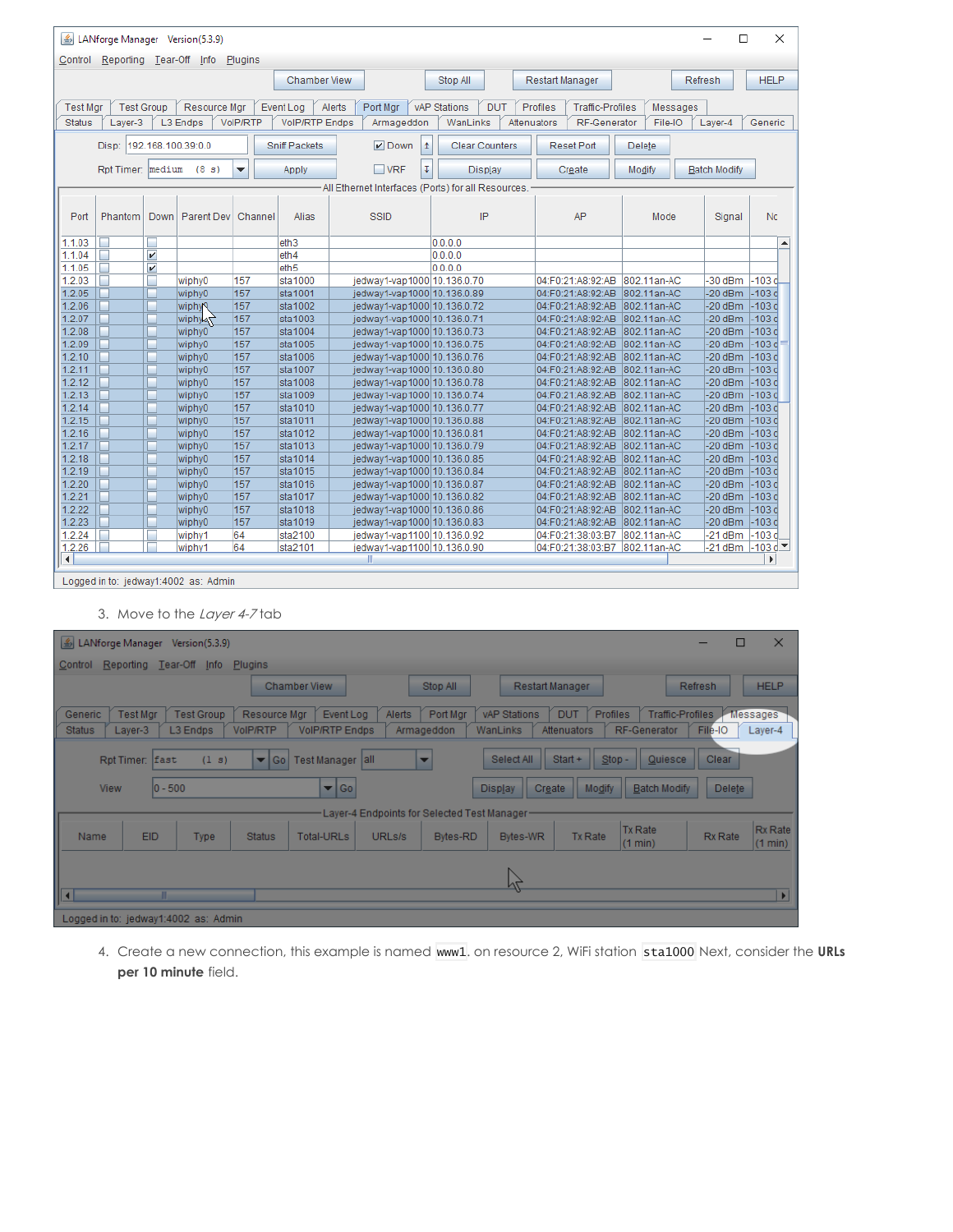| <u>S</u> Create/Modify L4Endpoint |                                 |                                               |               |                         |                                                     |             | □ | $\times$                 |
|-----------------------------------|---------------------------------|-----------------------------------------------|---------------|-------------------------|-----------------------------------------------------|-------------|---|--------------------------|
| Name:                             | www1                            | Rpt Timer:                                    | fast<br>(1 s) | ▼                       | Test Manager:                                       | default tm  |   | $\overline{\phantom{a}}$ |
| Shelf:<br>$\mathsf{I}$<br>▼       | Resource:<br>$2$ (jedway2)      | Port: 3 (sta1000)<br>$\overline{\phantom{a}}$ |               | $\overline{\mathbf{v}}$ | IP Addr:                                            | <b>AUTO</b> |   | $\overline{\phantom{a}}$ |
| Endp Name:                        | 0                               | URLs per 10m:                                 | 100           |                         | Max Speed:                                          | Infinite    |   | $\overline{\phantom{a}}$ |
| Quiesce:                          | 3(3 sec)<br>▼                   | <b>URL Timeout:</b>                           | 10000         |                         | How many URLs should try to process per 10 minutes: |             |   |                          |
| TFTP Block Size:                  | Default (512 B)                 |                                               |               |                         | $\bullet$ 600: 1/s<br>$\bullet$ 1200: 2/s           |             |   |                          |
| Proxy Port:                       |                                 | <b>Proxy Server:</b>                          |               |                         | $\bullet$ 1800: 3/s<br>2400:4/s                     |             |   |                          |
| Proxy Auth:                       |                                 |                                               |               |                         | $\bullet$ 3000: 5/s                                 |             |   |                          |
| Proxy Auth Types:                 | Basic Digest NTLM               |                                               |               |                         |                                                     |             |   |                          |
| HTTP Compression: Gzip Deflate    |                                 |                                               |               |                         |                                                     |             |   |                          |
| <b>HTTP Auth Types:</b>           | Basic Digest GSS-Negotiate NTLM |                                               |               |                         |                                                     |             |   |                          |

A. Hover your mouse over the URLs per 10 min field to see the tool tip. If you wanted to create five connections a second, that would be 3000 connections in 10 minutes. This differs from the Max Speed field, which sets the maximum bit per second of the connection.

5. Continue with other settings. We are purposely going to make an error and diagnose it.

| <u>S</u> Create/Modify L4Endpoint |                                                             |                        |                     |   |                                            |             | $\Box$       | × |
|-----------------------------------|-------------------------------------------------------------|------------------------|---------------------|---|--------------------------------------------|-------------|--------------|---|
| Name:                             | www1                                                        | Rpt Timer:             | fast<br>(1 s)       | ▼ | Test Manager:                              | default tm  |              | ▼ |
| $\vert$ 1<br>Shelf:<br>▼          | Resource: 2 (jedway2)                                       | Port: 3 (sta1000)<br>▼ |                     | ▼ | IP Addr:                                   | <b>AUTO</b> |              | ▼ |
| Endp Name:                        | 0                                                           | URLs per 10m:          | 3000                |   | Max Speed:                                 | Infinite    |              | ▼ |
| Quiesce:                          | 3 (3 sec)<br>▼                                              | <b>URL Timeout:</b>    | 1000                | ▼ | DNS Cache Timeout:                         | 600         |              | ▼ |
| <b>TFTP Block Size:</b>           | Default (512 B)<br>▼                                        |                        |                     |   |                                            |             |              |   |
| Proxy Port:                       | 0                                                           | Proxy Server:          |                     |   |                                            |             |              |   |
| Proxy Auth:                       |                                                             |                        |                     |   |                                            |             |              |   |
| Proxy Auth Types:                 | $Diqest$ NTLM<br><b>Basic</b>                               |                        |                     |   |                                            |             |              |   |
| HTTP Compression:                 | $\boxed{\triangleright}$ Gzip $\boxed{\phantom{0}}$ Deflate |                        |                     |   |                                            |             |              |   |
| <b>HTTP Auth Types:</b>           | Basic Digest GSS-Negotiate NTLM                             |                        |                     |   |                                            |             |              |   |
| SSL Cert:                         | ca-bundle.crt                                               |                        |                     |   |                                            |             |              |   |
| SMTP-From:                        |                                                             |                        |                     |   |                                            |             |              |   |
| Agent/RCPT-TO:                    |                                                             |                        |                     |   |                                            |             |              |   |
| UL/DL:                            | Download<br>▼                                               | $V$ IPv4               | $\Box$ IPv6         |   |                                            |             |              |   |
| URL:                              | http://ctweb.candelatech.com/                               |                        |                     |   |                                            |             |              |   |
| Source/Dest File:                 | /dev/null                                                   |                        |                     |   |                                            |             |              |   |
| Get-URLs-From-File                | Authenticate Server                                         | Use-Proxy              | Allow-Reuse         |   | $\triangleright$ Enable 4XX<br>Allow-Cache |             | Show Headers |   |
| $\boxed{\triangleright}$ Bind DNS | $V$ FTP PASV<br>$V$ FTP EPSV                                |                        |                     |   |                                            |             |              |   |
|                                   | Apply                                                       | M<br>OK                | <b>Batch-Create</b> |   | Cancel                                     |             |              |   |

A. Set the request rate, choose the number of URLs per 10 min to **3000**

- B. DNS Cache Timeout: 600
- C. Select **Gzip**
- D. Set URL to http://10.136.0.1/

E. Set Destination file or directory to /dev/nu11 if you are on Linux. (If you are on Windows, you need to use NUL)

F. Select **Enable 4XX** to show errors in logs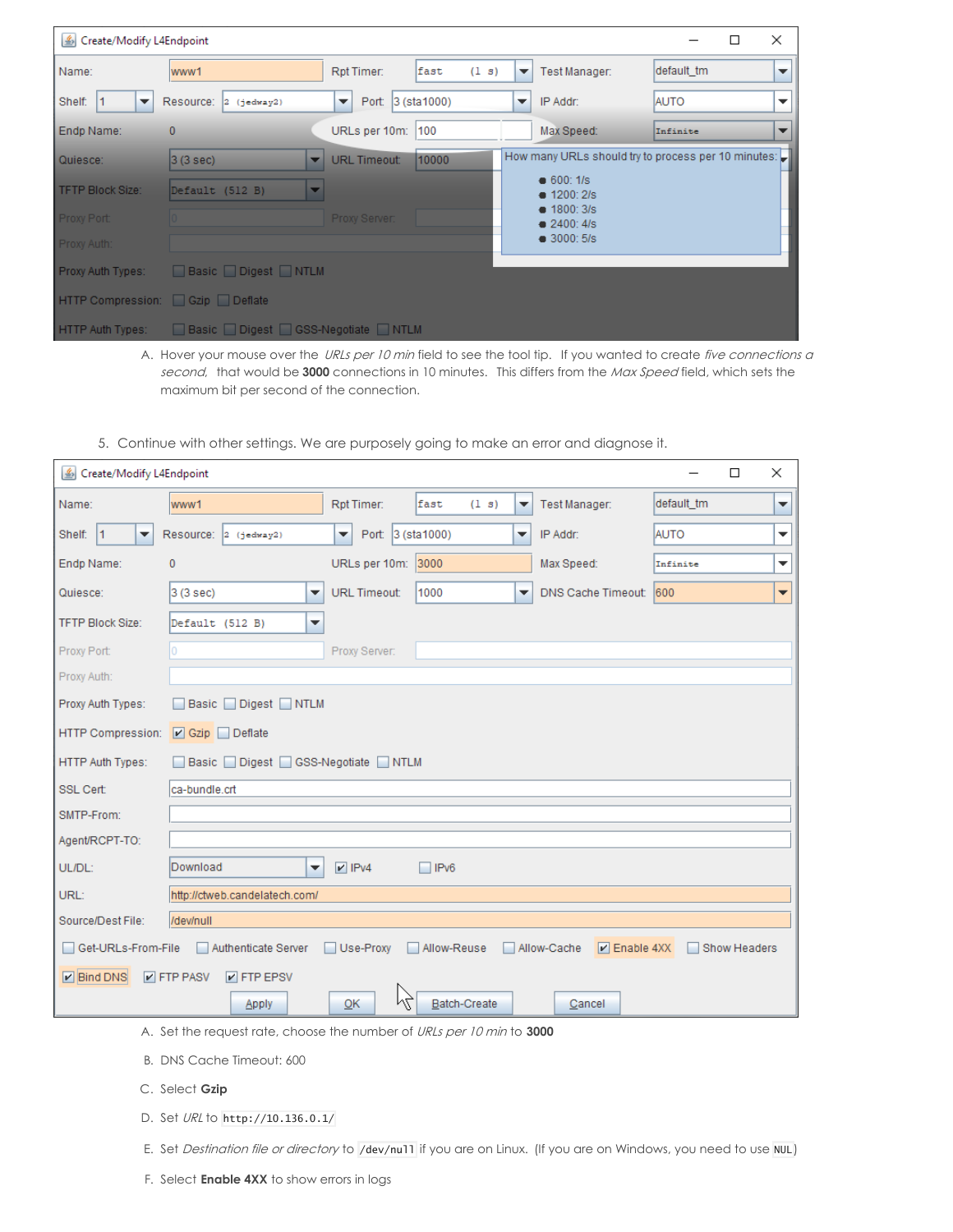- G. Select **Bind DNS** so that hostnames are resolved over sta1000 (not over our management port)
- H. Click **Apply**. Do not close this window.
- 6. Back in the Layer 4-7 tab, select the connection

| $ \mathcal{L} $                      | LANforge Manager               | Version(5.3.9)                |                            |                                               |        |                                             |                                        |                                              |                                         |                 | □ | ×                   |
|--------------------------------------|--------------------------------|-------------------------------|----------------------------|-----------------------------------------------|--------|---------------------------------------------|----------------------------------------|----------------------------------------------|-----------------------------------------|-----------------|---|---------------------|
| Control                              | Reporting Tear-Off             | Info                          | Plugins                    |                                               |        |                                             |                                        |                                              |                                         |                 |   |                     |
|                                      |                                |                               |                            | <b>Chamber View</b>                           |        | Stop All                                    | Restart Manager                        |                                              |                                         | Refresh         |   | <b>HELP</b>         |
| Generic<br><b>Status</b>             | <b>Test Mgr</b><br>Layer-3     | <b>Test Group</b><br>L3 Endps | Resource Mgr<br>VoIP/RTP   | Event Log<br><b>VoIP/RTP Endps</b>            | Alerts | Port Mgr<br>Armageddon                      | vAP Stations<br>WanLinks               | <b>DUT</b><br><b>Profiles</b><br>Attenuators | <b>Traffic-Profiles</b><br>RF-Generator | File-IO         |   | Messages<br>Layer-4 |
| View                                 | Rpt Timer: East<br>$ 0 - 500 $ | (1 s)                         | Go<br>$\blacktriangledown$ | Test Manager   all<br>$\blacktriangledown$ Go |        | $\overline{\phantom{a}}$                    | Select All<br>Create<br><b>Display</b> | Start +<br>$Stop -$<br>Modify                | Quiesce<br><b>Batch Modify</b>          | Clear<br>Delete |   | M                   |
|                                      |                                |                               |                            |                                               |        | Layer-4 Endpoints for Selected Test Manager |                                        |                                              |                                         |                 |   |                     |
| Name                                 | <b>EID</b>                     | <b>Type</b>                   | <b>Status</b>              | <b>Total-URLs</b>                             | URLs/s | Bytes-RD                                    | <b>Bytes-WR</b>                        | <b>Tx Rate</b>                               | <b>Tx Rate</b><br>(1 min)               | <b>Rx Rate</b>  |   | Rx Rate<br>(1 min)  |
| www1                                 | 1.2.3.161                      | L4/Gen                        | Stopped                    | $\overline{0}$                                | 0      | o                                           | $\Omega$                               | $\Omega$                                     | $\Omega$                                |                 |   |                     |
| $\blacktriangleleft$                 | Ш                              |                               |                            |                                               |        |                                             |                                        |                                              |                                         |                 |   | Þ                   |
| Logged in to: jedway1:4002 as: Admin |                                |                               |                            |                                               |        |                                             |                                        |                                              |                                         |                 |   |                     |

7. **Start** the connection

| LANforge Manager Version(5.3.9)      |                 |                                 |                         |                                    |                                              |                |                                   |                                             |                         | $\times$<br>ш      |              |
|--------------------------------------|-----------------|---------------------------------|-------------------------|------------------------------------|----------------------------------------------|----------------|-----------------------------------|---------------------------------------------|-------------------------|--------------------|--------------|
| Control                              |                 | Reporting Tear-Off Info Plugins |                         |                                    |                                              |                |                                   |                                             |                         |                    |              |
|                                      |                 |                                 |                         | <b>Chamber View</b>                | Stop All                                     |                | Restart Manager                   |                                             | Refresh                 | <b>HELP</b>        |              |
| Generic                              | <b>Test Mgr</b> | <b>Test Group</b>               | Resource Mgr            | Event Log<br><b>VolP/RTP Endps</b> | <b>Alerts</b>                                | Port Mgr       | <b>vAP Stations</b><br><b>DUT</b> | <b>Profiles</b><br>RF-Generator             | <b>Traffic-Profiles</b> | <b>Messages</b>    |              |
| <b>Status</b>                        | Layer-3         | L3 Endps                        | VoIP/RTP                |                                    | Armageddon                                   | WanLinks       | Attenuators                       |                                             | File-IO                 | Layer-4            |              |
|                                      | Rpt Timer: East | (1 s)                           | $\blacktriangledown$ Go | Test Manager all                   | $\overline{\phantom{a}}$                     |                | Start +<br>Select All             | Quiesce<br>Stop-                            | Clear                   |                    |              |
| <b>View</b>                          | $0 - 500$       |                                 |                         | $\blacktriangledown$ Go            |                                              | <b>Display</b> | Create                            | Modify<br><b>Batch Modify</b>               | Delete                  |                    |              |
|                                      |                 |                                 |                         |                                    | Layer-4 Endpoints for Selected Test Manager- |                |                                   |                                             |                         |                    |              |
| Name                                 | <b>EID</b>      | <b>Type</b>                     | <b>Status</b>           | <b>Total-URLs</b>                  | URLs/s                                       | Bytes-RD       | Bytes-WR                          | <b>Tx Rate</b><br><b>Tx Rate</b><br>(1 min) | Rx Rate                 | Rx Rate<br>(1 min) |              |
| www1                                 | 1.2.3.161       | L4/Gen                          | Run                     | $\Omega$                           | $\Omega$                                     | -O.            | $\Omega$                          | $\overline{0}$                              | n                       | ΩI                 |              |
|                                      |                 |                                 |                         | M                                  |                                              |                |                                   |                                             |                         |                    |              |
| la                                   | m.              |                                 |                         |                                    |                                              |                |                                   |                                             |                         |                    | $\mathbf{F}$ |
| Logged in to: jedway1:4002 as: Admin |                 |                                 |                         |                                    |                                              |                |                                   |                                             |                         |                    |              |

- A. ... then click **Display**
- 8. Watch the www1 endpoint window...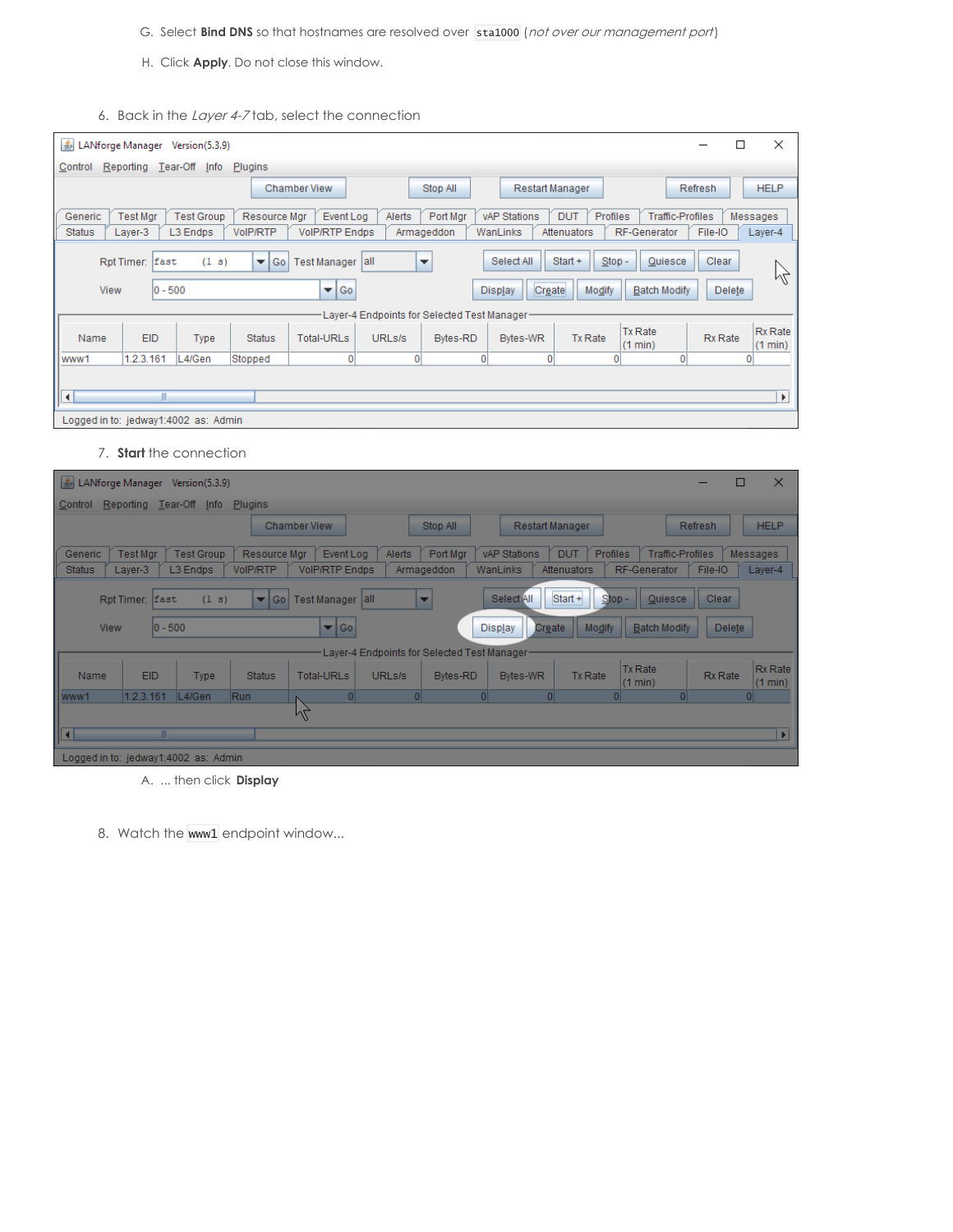| Layer-4 Endpoint www1 Manager: jedway1 |                             |                 |                   |                        | $\times$<br>$\Box$ |                          |
|----------------------------------------|-----------------------------|-----------------|-------------------|------------------------|--------------------|--------------------------|
|                                        |                             | Endpoint: www1- |                   |                        |                    |                          |
| Port                                   | Endpoint-                   |                 | 0:0<br>0:0        | First RX               | 0:0<br>0:0         | URL Completed            |
| Resource: jedway2                      | EID:                        | 1.2.3.161       | 0:0<br>0:0        | Avg:0<br>0.0           | 0:0<br>0:0         | Avg:0<br>0.0             |
| sta1000<br>Port:                       | Cfg URLs/10m:<br>3000       |                 | Q:Q<br>0:0        |                        | 0:0<br>0:0         |                          |
| IP:<br>10.136.0.70                     | RX Rate:<br>0 bps           |                 | 0:0<br>0:0<br>0:0 |                        | 0:0<br>0:0<br>0:0  |                          |
| bps TX:<br>33 bps                      | TX Rate:<br>0 bps           |                 | Q:Q<br>0:0        |                        | 0:0<br>0:0         |                          |
| Pps Tx:<br>0 pps                       | URLs/s:<br>$\Omega$         |                 | 0:0               |                        | 0:0                |                          |
| bps RX:<br>137 bps                     | URLs Processed: 0           |                 |                   | $2^{A}20$<br>$-215$    |                    | $2^{\wedge}20$<br>$-215$ |
| Pps RX:<br>0 pps                       | Total-ERR:<br>$\mathbf{0}$  |                 |                   | -1024                  |                    | $-1024$                  |
| $\overline{0}$<br>Errors:              | Type:                       | L4/Gen          |                   | $-32$                  |                    | -32                      |
| 65.536 Kps                             |                             |                 |                   | $\Omega$               |                    | 0                        |
| 256 <sub>ps</sub><br>0 <sub>ps</sub>   |                             |                 | 0:0<br>0:0<br>0:0 | DNS Completed<br>Avg:0 |                    |                          |
| 17.18 Gbps                             |                             |                 | 0:0<br>0:0        | 0.0                    |                    |                          |
| 33.554 Mbps                            |                             |                 | 0:0<br>0:0        |                        |                    |                          |
| 131.072 Kbps                           |                             |                 | 0:0<br>0:0        |                        |                    |                          |
| 256 bps                                |                             |                 | 0:0<br>Q:Q        |                        |                    |                          |
| 0 bos                                  |                             |                 | Q:Q               |                        |                    |                          |
| 17.18 Gbps<br>33.554 Mbps              |                             |                 |                   | $2^{n}20$              |                    |                          |
| 131.072 Kbps                           |                             |                 |                   | $-215$                 |                    |                          |
| 256 bps                                |                             |                 |                   | -1024                  |                    |                          |
| 0 bps                                  |                             |                 |                   | $-32$                  |                    |                          |
| <b>URLs Processed</b>                  | Tx Throughput Rx Throughput |                 |                   | 0                      |                    |                          |
| Pause Display<br>Print                 | <b>Stop</b>                 |                 | Modify            | Clear                  | Close              |                          |

A. Notice how there is no traffic to ctweb: because the hostname won't resolve over our test network. This is a common mistake. Let's use the IP of our other LANforge hosting our test network instead.

| △ Create/Modify L4Endpoint |                                                                                 |                        |               |   |                                 | $\Box$      | $\times$ |
|----------------------------|---------------------------------------------------------------------------------|------------------------|---------------|---|---------------------------------|-------------|----------|
| Name:                      | www1                                                                            | Rpt Timer:             | fast<br>(1 s) | ▼ | Test Manager:                   | default tm  | ▼        |
| Shelf: 1<br>▼              | Resource:  2 (jedway2)                                                          | Port: 3 (sta1000)<br>▼ |               |   | IP Addr:                        | <b>AUTO</b> | ▼        |
| Endp Name:                 | 161                                                                             | URLs per 10m: 3000     |               |   | Max Speed:                      | Infinite    | ٠        |
| Quiesce:                   | 3(3 sec)<br>▼                                                                   | <b>URL Timeout:</b>    | 1000          | ▼ | DNS Cache Timeout: 600 (10 min) |             | ▼        |
| <b>TFTP Block Size:</b>    | Default (512 B)<br>▼                                                            |                        |               |   |                                 |             |          |
| Proxy Port:                |                                                                                 | Proxy Server:          |               |   |                                 |             |          |
| Proxy Auth:                |                                                                                 |                        |               |   |                                 |             |          |
| Proxy Auth Types:          | Basic Digest NTLM                                                               |                        |               |   |                                 |             |          |
| HTTP Compression:          | ■ Gzip Deflate                                                                  |                        |               |   |                                 |             |          |
| HTTP Auth Types:           | Basic Digest GSS-Negotiate NTLM                                                 |                        |               |   |                                 |             |          |
| <b>SSL Cert</b>            | ca-bundle.crt                                                                   |                        |               |   |                                 |             |          |
| SMTP-From:                 |                                                                                 |                        |               |   |                                 |             |          |
| Agent/RCPT-TO:             |                                                                                 |                        |               |   |                                 |             |          |
| UL/DL:                     | Download.<br>▼                                                                  | $V$ IPv4               | $\Box$ IPv6   |   |                                 |             |          |
| URL:                       | http://10.136.0.1/                                                              |                        |               |   |                                 |             |          |
| Source/Dest File:          | dev/null                                                                        |                        |               |   |                                 |             |          |
| Get-URLs-From-File         | Authenticate Server Use-Proxy Allow-Reuse Allow-Cache V Enable 4XX Show Headers |                        |               |   |                                 |             |          |
| $\triangleright$ Bind DNS  | $\triangleright$ FTP PASV<br>$\triangleright$ FTP EPSV                          |                        |               |   |                                 |             |          |
|                            | <b>Apply</b>                                                                    | OK                     | Batch-Create  |   | Cancel                          |             |          |

9. Change the URL to use an IP address: http://10.136.0.1/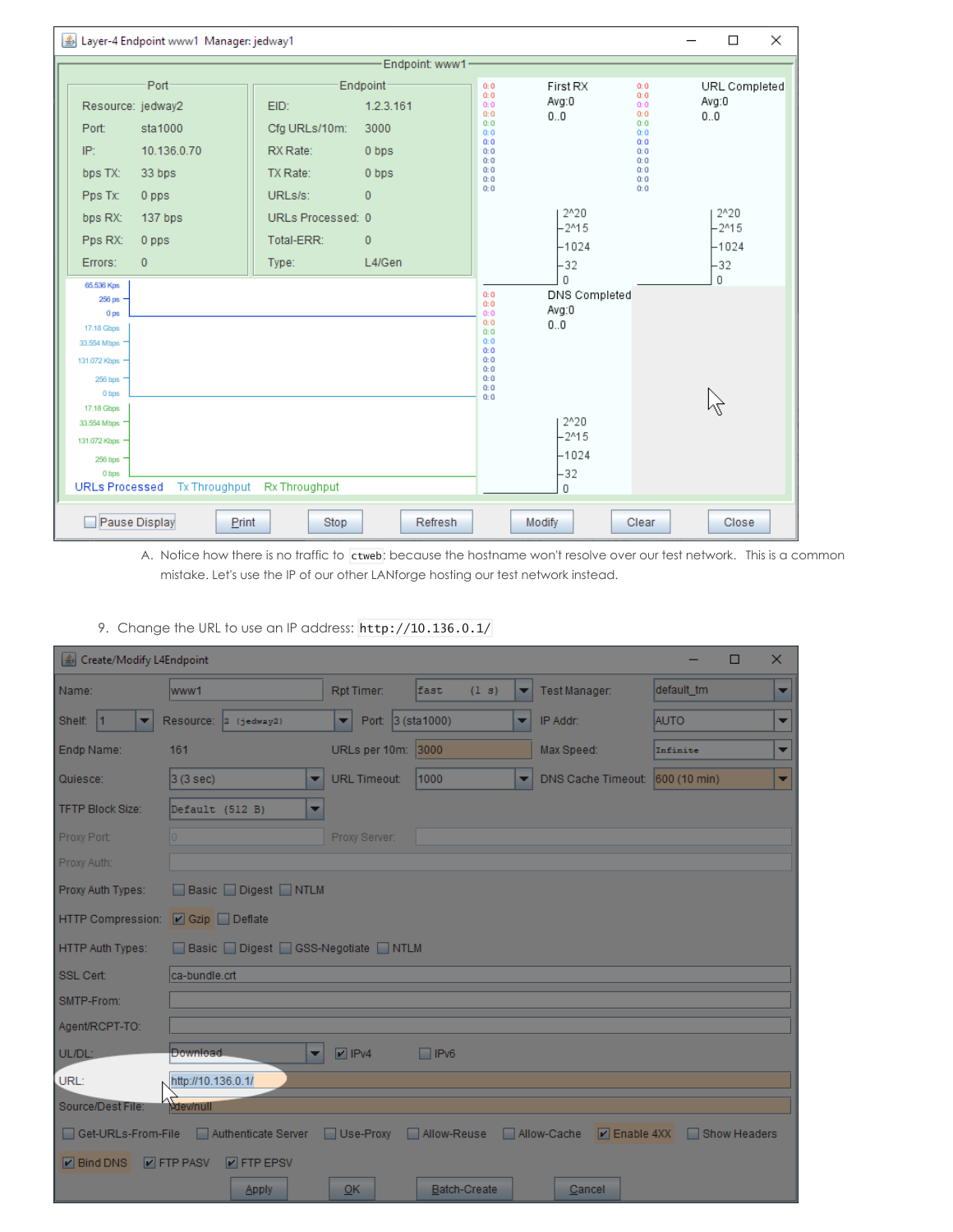- A. Click **Apply**
- B. Do not close the window.
- 10. The endpoint display now shows traffic.



## A. **Not having DNS resolution is a common problem in test networks.**

- B. It can cause problems when connecting to a https website and getting certificate errors.
- C. Click **Close**
- 11. It is pretty simple to create a connection per WiFi station on our LANforge. Return to our **Create/Modify L4Endpoint** window for www1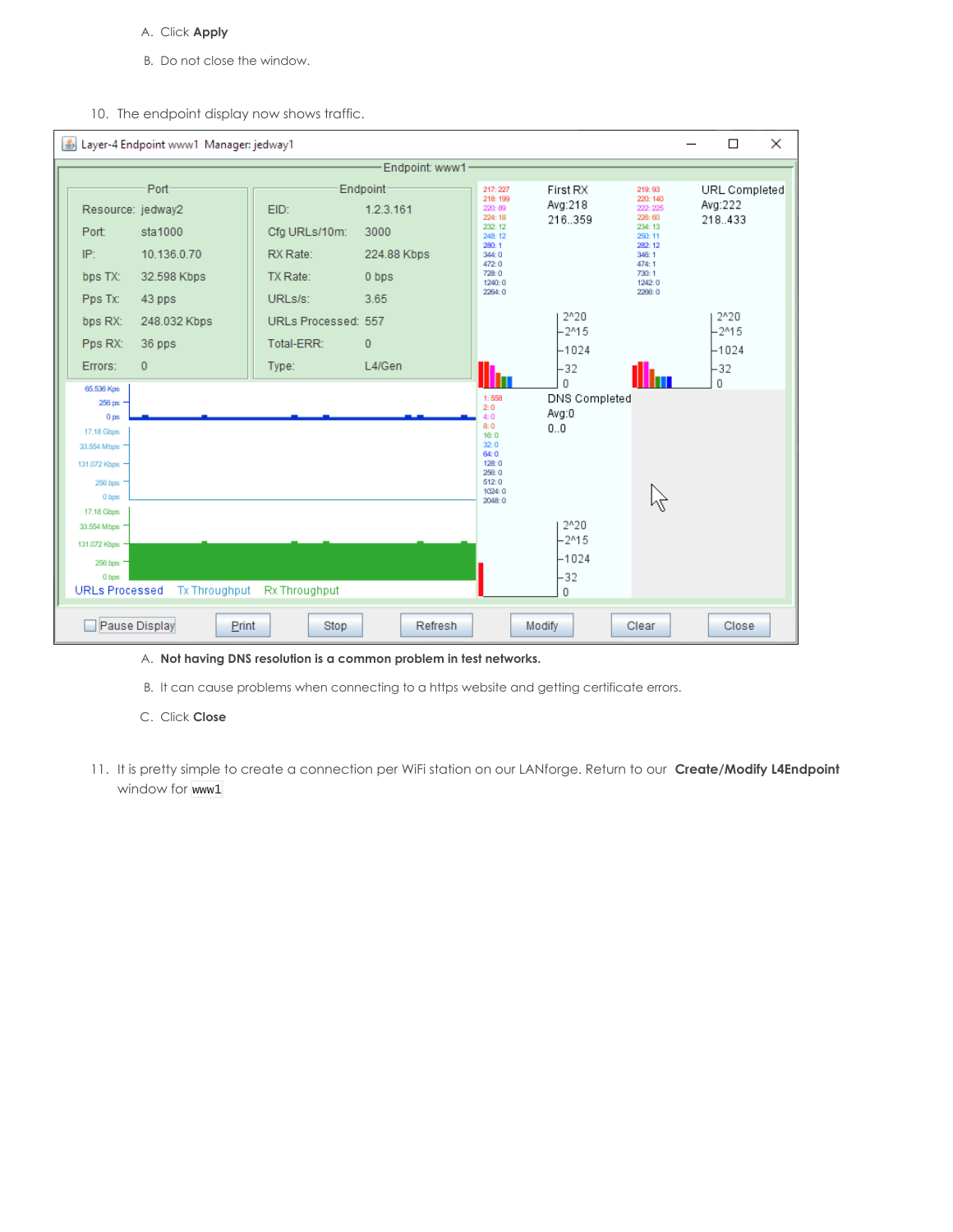| Create/Modify L4Endpoint           |                                                  |                                     |                     |   |                                             | □            | $\times$                 |
|------------------------------------|--------------------------------------------------|-------------------------------------|---------------------|---|---------------------------------------------|--------------|--------------------------|
| Name:                              | www1                                             | Rpt Timer:                          | fast<br>(1 s)       | ▼ | Test Manager:                               | default tm   | ▼                        |
| Shelf: 1<br>▼                      | Resource:  2 (jedway2)                           | Port: 3 (sta1000)<br>$\blacksquare$ |                     | ▼ | IP Addr:                                    | <b>AUTO</b>  | ▼                        |
| Endp Name:                         | 161                                              | URLs per 10m: 3000                  |                     |   | Max Speed:                                  | Infinite     | $\overline{\phantom{a}}$ |
| Quiesce:                           | $ 3(3 \text{ sec}) $<br>▼                        | <b>URL Timeout:</b>                 | 1000                | ▼ | DNS Cache Timeout: 600 (10 min)             |              | ▼                        |
| <b>TFTP Block Size:</b>            | Default (512 B)                                  |                                     |                     |   |                                             |              |                          |
| Proxy Port:                        |                                                  | Proxy Server:                       |                     |   |                                             |              |                          |
| Proxy Auth:                        |                                                  |                                     |                     |   |                                             |              |                          |
| Proxy Auth Types:                  | Basic Digest NTLM                                |                                     |                     |   |                                             |              |                          |
| HTTP Compression:   Czip   Deflate |                                                  |                                     |                     |   |                                             |              |                          |
| <b>HTTP Auth Types:</b>            | Basic Digest GSS-Negotiate NTLM                  |                                     |                     |   |                                             |              |                          |
| SSL Cert:                          | ca-bundle.crt                                    |                                     |                     |   |                                             |              |                          |
| SMTP-From:                         |                                                  |                                     |                     |   |                                             |              |                          |
| Agent/RCPT-TO:                     |                                                  |                                     |                     |   |                                             |              |                          |
| UL/DL:                             | Download<br>$\overline{\phantom{a}}$             | $\triangleright$ IPv4               | $\Box$ IPv6         |   |                                             |              |                          |
| URL:                               | http://10.136.0.1/                               |                                     |                     |   |                                             |              |                          |
| Source/Dest File:                  | /dev/null                                        |                                     |                     |   |                                             |              |                          |
|                                    | Get-URLs-From-File Authenticate Server Use-Proxy |                                     |                     |   | Allow-Reuse Allow-Cache <b>D</b> Enable 4XX | Show Headers |                          |
|                                    | D Bind DNS D FTP PASV D FTP EPSV                 |                                     |                     |   |                                             |              |                          |
|                                    | <b>Apply</b>                                     | QK                                  | <b>Batch-Create</b> |   | Cancel                                      |              |                          |

A. Click **Batch-Create**

12. In the **Batch Create** window, create 19 more connections

| Layer-4 Batch Creator: www1 |                           |                    |   | $\times$     |
|-----------------------------|---------------------------|--------------------|---|--------------|
|                             |                           |                    |   |              |
| www002, www003  www020      |                           |                    |   |              |
| Resources: 2, 2  2          |                           |                    |   |              |
| Ports:                      | sta1001, sta1002  sta1019 |                    |   |              |
| IPS:                        | AUTO, AUTO  AUTO          |                    |   |              |
|                             |                           |                    |   |              |
| Quantity:                   | 19 <sup>°</sup>           | Number of Digits:  | 3 | $V$ Zero Pad |
| Starting Name Suffix:       | 1                         | Name Increment:    | 1 |              |
| Resource Increment A:       | 10                        |                    |   |              |
| Port Increment A:           | 1                         |                    |   |              |
| IP Addr Increment A:        | 0                         |                    |   |              |
| File Increment:             | 이                         | Get-URLs-From-File |   |              |
|                             | <b>Apply</b>              | Close              |   |              |
|                             | A. Quantity: 19           |                    |   |              |

- B. Number of Digits \*\*3\*\*
- C. File Increment: \*\*0\*\* (because we don't have multiple /dev/nu11 files)
- D. Click **Apply**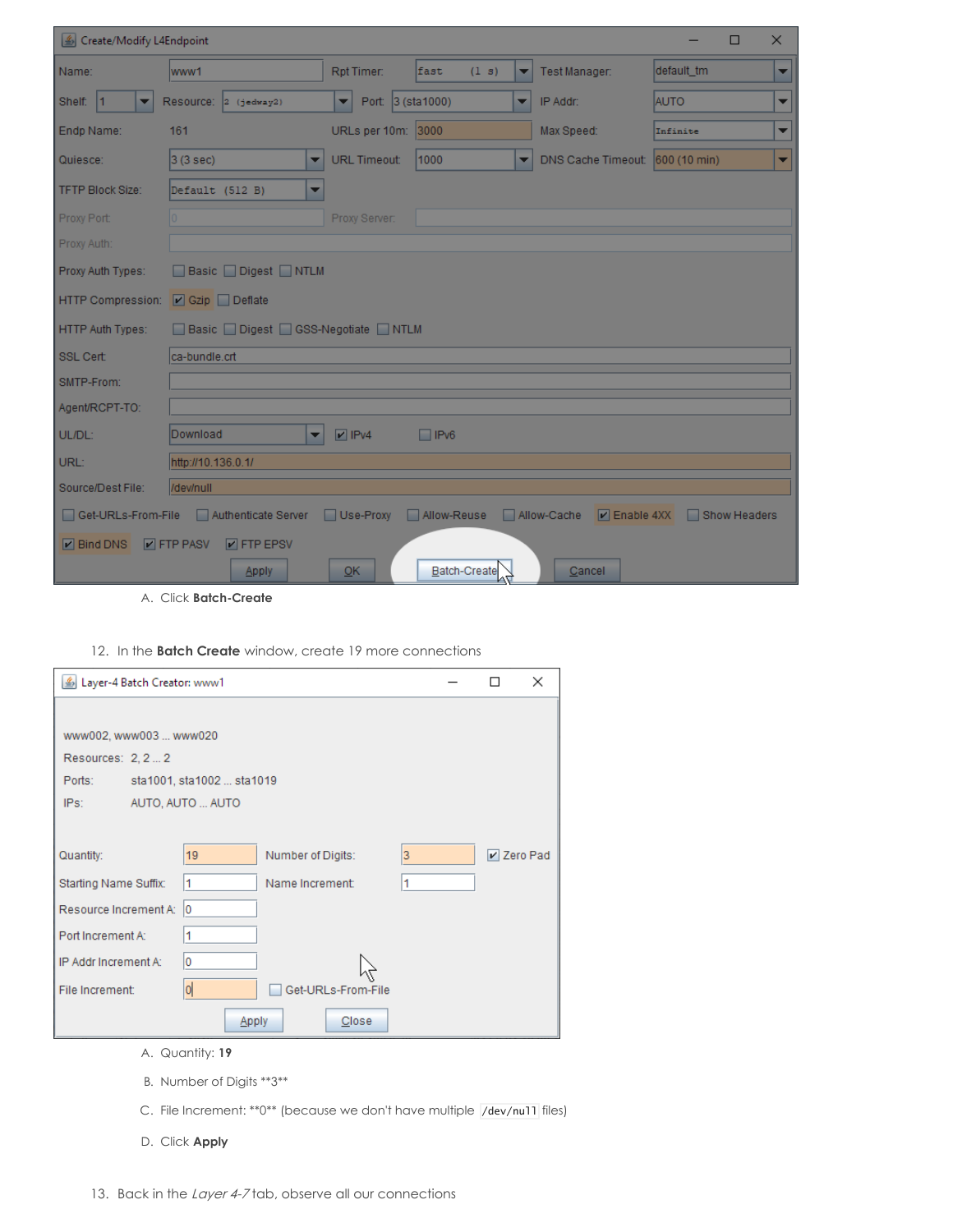| ×<br>$\vert \mathcal{L}_2 \vert$<br>LANforge Manager Version(5.3.9)<br>□                             |                                                                                                                                                                                 |        |               |                           |                    |                                             |                 |                     |                           |                |                       |  |
|------------------------------------------------------------------------------------------------------|---------------------------------------------------------------------------------------------------------------------------------------------------------------------------------|--------|---------------|---------------------------|--------------------|---------------------------------------------|-----------------|---------------------|---------------------------|----------------|-----------------------|--|
| Control                                                                                              | Reporting Tear-Off<br>Plugins<br>Info                                                                                                                                           |        |               |                           |                    |                                             |                 |                     |                           |                |                       |  |
|                                                                                                      | Chamber View<br><b>Restart Manager</b><br><b>HELP</b><br>Stop All<br>Refresh                                                                                                    |        |               |                           |                    |                                             |                 |                     |                           |                |                       |  |
|                                                                                                      | <b>Test Group</b><br>Resource Mgr<br>Alerts<br>Port Mgr<br><b>vAP Stations</b><br><b>DUT</b><br>Profiles<br><b>Traffic-Profiles</b><br><b>Test Mgr</b><br>Event Log<br>Messages |        |               |                           |                    |                                             |                 |                     |                           |                |                       |  |
|                                                                                                      | VoIP/RTP<br><b>VolP/RTP Endps</b><br><b>Status</b><br>Layer-3<br>L3 Endps<br>WanLinks<br>Attenuators<br>RF-Generator<br>File-IO<br>Generic<br>Armageddon<br>Layer-4             |        |               |                           |                    |                                             |                 |                     |                           |                |                       |  |
|                                                                                                      |                                                                                                                                                                                 |        |               |                           |                    |                                             |                 |                     |                           |                |                       |  |
|                                                                                                      | Rpt Timer:                                                                                                                                                                      | fast   | (1 s)<br>▼    | <b>Test Manager</b><br>Go | lall               | ▼                                           | Select All      | Start +<br>$Stop -$ | Quiesce                   | Clear          |                       |  |
| $ 0 - 500$<br>Go<br>View<br>Modify<br>Delete<br>▼<br><b>Display</b><br>Create<br><b>Batch Modify</b> |                                                                                                                                                                                 |        |               |                           |                    |                                             |                 |                     |                           |                |                       |  |
|                                                                                                      |                                                                                                                                                                                 |        |               |                           |                    | Layer-4 Endpoints for Selected Test Manager |                 |                     |                           |                |                       |  |
| Name                                                                                                 | EID                                                                                                                                                                             | Type   | <b>Status</b> | <b>Total-URLs</b>         | URL <sub>s/s</sub> | <b>Bytes-RD</b>                             | <b>Bytes-WR</b> | <b>Tx Rate</b>      | <b>Tx Rate</b><br>(1 min) | <b>Rx Rate</b> | Rx Rate<br>(1 min)    |  |
| www002                                                                                               | 1.2.5.162                                                                                                                                                                       | L4/Gen | Stopped       | $\bf{0}$                  | $\mathbf 0$        | $\overline{0}$                              | $\bf{0}$        | 0                   | $\overline{0}$            | 0              | 0                     |  |
| www003                                                                                               | 1.2.6.163                                                                                                                                                                       | L4/Gen | Stopped       | $\mathbf{0}$              | $\mathbf 0$        | $\overline{0}$                              | 0               | $\mathbf 0$         | $\mathbf{0}$              | 0              | $\mathbf 0$           |  |
| www004                                                                                               | 1.2.7.164                                                                                                                                                                       | L4/Gen | Stopped       | 0                         | $\mathbf 0$        | $\overline{0}$                              | 0               | $\mathbf 0$         | $\mathbf{0}$              | 0              | 0                     |  |
| www005                                                                                               | 1.2.8.165                                                                                                                                                                       | L4/Gen | Stopped       | 0                         | 0                  | $\overline{0}$                              | $\bf{0}$        | $\mathbf 0$         | $\mathbf{0}$              | 0              | 0                     |  |
| www006                                                                                               | 1.2.9.166                                                                                                                                                                       | L4/Gen | Stopped       | $\mathbf{0}$              | $\overline{0}$     | $\overline{0}$                              | $\overline{0}$  | $\overline{0}$      | $\mathbf{0}$              | $\mathbf{0}$   | $\mathbf 0$           |  |
| www007                                                                                               | 1.2.10.167 L4/Gen                                                                                                                                                               |        | Stopped       | $\mathbf{0}$              | $\overline{0}$     | $\overline{0}$                              | $\mathbf 0$     | $\mathbf 0$         | $\mathbf{0}$              | 0              | $\mathbf 0$           |  |
| www008                                                                                               | 1.2.11.168 L4/Gen                                                                                                                                                               |        | Stopped       | 0                         | 0                  | $\mathbf{0}$                                | 0               | $\mathbf 0$         | $\mathbf{0}$              | 0              | 0                     |  |
| www009                                                                                               | 1.2.12.169 L4/Gen                                                                                                                                                               |        | Stopped       | 0                         | $\mathbf 0$        | $\overline{0}$                              | 0               | $\mathbf 0$         | $\mathbf{0}$              | 0              | $\overline{0}$        |  |
| www010                                                                                               | 1.2.13.170 L4/Gen                                                                                                                                                               |        | Stopped       | $\mathbf 0$               | 0                  | $\overline{0}$                              | $\bf{0}$        | $\overline{0}$      | $\mathbf{0}$              | 0              | $\overline{0}$        |  |
| www011                                                                                               | 1.2.14.171 L4/Gen                                                                                                                                                               |        | Stopped       | $\mathbf{0}$              | $\overline{0}$     | $\overline{0}$                              | $\overline{0}$  | 0                   | $\mathbf{0}$              | $\mathbf 0$    | $\mathbf 0$           |  |
| www012                                                                                               | 1.2.15.172 L4/Gen                                                                                                                                                               |        | Stopped       | 0                         | $\mathbf 0$        | $\overline{0}$                              | $\mathbf 0$     | $\mathbf 0$         | $\mathbf 0$               | $\mathbf{0}$   | $\mathbf 0$           |  |
| www013                                                                                               | 1.2.16.173 L4/Gen                                                                                                                                                               |        | Stopped       | 0                         | 0                  | $\overline{0}$                              | 0               | 0                   | $\overline{0}$            | 0              | 0                     |  |
| www014                                                                                               | 1.2.17.174 L4/Gen                                                                                                                                                               |        | Stopped       | $\mathbf 0$               | 0                  | $\overline{0}$                              | $\mathbf 0$     | $\mathbf 0$         | $\mathbf{0}$              | $\mathbf 0$    | 0                     |  |
| www015                                                                                               | 1.2.18.175 L4/Gen                                                                                                                                                               |        | Stopped       | 0                         | $\overline{0}$     | $\overline{0}$                              | 0               | $\mathbf 0$         | $\mathbf{0}$              | 0              | $\mathbf 0$           |  |
| www016                                                                                               | 1.2.19.176 L4/Gen                                                                                                                                                               |        | Stopped       | $\mathbf{0}$              | $\mathbf{0}$       | $\overline{0}$                              | 0               | 0                   | $\mathbf{0}$              | 0              | $\overline{0}$        |  |
| www017                                                                                               | 1.2.20.177 L4/Gen                                                                                                                                                               |        | Stopped       | $\mathbf{0}$              | 0                  | $\overline{0}$                              | 0               | 0                   | $\mathbf{0}$              | 0              | $\mathbf 0$           |  |
| www018                                                                                               | 1.2.21.178 L4/Gen                                                                                                                                                               |        | Stopped       | $\mathbf{0}$              | 0                  | μĻ<br>$\overline{0}$                        | 0               | $\mathbf 0$         | $\mathbf{0}$              | 0              | $\mathbf 0$           |  |
| www019                                                                                               | 1.2.22.179 L4/Gen                                                                                                                                                               |        | Stopped       | $\mathbf 0$               | 0                  | $\overline{0}$                              | 0               | 0                   | $\mathbf{0}$              | 0              | $\mathbf 0$           |  |
| www020                                                                                               | 1.2.23.180 L4/Gen                                                                                                                                                               |        | Stopped       | 0                         | $\overline{0}$     | $\Omega$                                    | 0               | $\overline{0}$      | $\mathbf{0}$              | $\Omega$       | $\Omega$              |  |
| www1                                                                                                 | 1.2.3.161                                                                                                                                                                       | L4/Gen | Run           | 1,329                     | 3.517              | 10.023.200                                  | $\mathbf 0$     | $\overline{0}$      | $\mathbf 0$               | 219,071        | 212.452               |  |
| $\blacktriangleleft$                                                                                 | $\mathbb{I}$                                                                                                                                                                    |        |               |                           |                    |                                             |                 |                     |                           |                | $\blacktriangleright$ |  |
|                                                                                                      | Logged in to: jedway1:4002 as: Admin                                                                                                                                            |        |               |                           |                    |                                             |                 |                     |                           |                |                       |  |
|                                                                                                      |                                                                                                                                                                                 |        |               |                           |                    |                                             |                 |                     |                           |                |                       |  |

14. Hightlight them, and click **Start**

| 画                                                                                                                                                                                                                                        | $\Box$<br>$\times$<br>LANforge Manager Version(5.3.9)                                                                                                                           |        |                                   |                           |       |                      |                |                     |                |         |  |             |
|------------------------------------------------------------------------------------------------------------------------------------------------------------------------------------------------------------------------------------------|---------------------------------------------------------------------------------------------------------------------------------------------------------------------------------|--------|-----------------------------------|---------------------------|-------|----------------------|----------------|---------------------|----------------|---------|--|-------------|
| Control                                                                                                                                                                                                                                  | Reporting Tear-Off                                                                                                                                                              | Info   | Plugins                           |                           |       |                      |                |                     |                |         |  |             |
|                                                                                                                                                                                                                                          |                                                                                                                                                                                 |        |                                   | Chamber View              |       | Stop All             |                | Restart Manager     |                | Refresh |  | <b>HELP</b> |
|                                                                                                                                                                                                                                          | <b>DUT</b><br>Profiles<br><b>Test Group</b><br>Resource Mgr<br>Event Log<br>Alerts<br>Port Mgr<br><b>vAP Stations</b><br><b>Traffic-Profiles</b><br>Messages<br><b>Test Mgr</b> |        |                                   |                           |       |                      |                |                     |                |         |  |             |
|                                                                                                                                                                                                                                          | VoIP/RTP<br><b>VolP/RTP Endps</b><br>RF-Generator<br>Generic<br><b>Status</b><br>Layer-3<br>L <sub>3</sub> Endps<br>WanLinks<br>Attenuators<br>File-IO<br>Armageddon<br>Layer-4 |        |                                   |                           |       |                      |                |                     |                |         |  |             |
|                                                                                                                                                                                                                                          |                                                                                                                                                                                 |        |                                   |                           |       |                      |                |                     |                |         |  |             |
|                                                                                                                                                                                                                                          | Rpt Timer: East                                                                                                                                                                 |        | (1 s)<br>$\overline{\phantom{a}}$ | Go<br><b>Test Manager</b> | lall  | $\blacktriangledown$ | Select All     | Start +<br>$Stop -$ | Quiesce        | Clear   |  |             |
| $0 - 500$<br>View<br>▼<br>  Go<br>Create<br>Modify<br>Delete<br><b>Display</b><br><b>Batch Modify</b>                                                                                                                                    |                                                                                                                                                                                 |        |                                   |                           |       |                      |                |                     |                |         |  |             |
|                                                                                                                                                                                                                                          |                                                                                                                                                                                 |        |                                   |                           |       |                      |                |                     |                |         |  |             |
| Layer-4 Endpoints for Selected Test Manager<br><b>Tx Rate</b><br><b>Rx Rate</b><br>EID<br><b>Tx Rate</b><br>Rx Rate<br><b>Status</b><br><b>Total-URLs</b><br>URLs/s<br><b>Bytes-RD</b><br>Name<br>Type<br>Bytes-WR<br>(1 min)<br>(1 min) |                                                                                                                                                                                 |        |                                   |                           |       |                      |                |                     |                |         |  |             |
| www002                                                                                                                                                                                                                                   | 1.2.5.162                                                                                                                                                                       | L4/Gen | Run                               | 36                        | 2.934 | 272.687              | $\Omega$       | $\overline{0}$      | $\Omega$       | 177.820 |  | 178,018     |
| www003                                                                                                                                                                                                                                   | 1.2.6.163                                                                                                                                                                       | L4/Gen | Run                               | 33                        | 2.73  | 250,064              | $\overline{0}$ | $\overline{0}$      | $\overline{0}$ | 165,495 |  | 166,179     |
| www004                                                                                                                                                                                                                                   | 1.2.7.164                                                                                                                                                                       | L4/Gen | Run                               | 34                        | 2.806 | 257,605              | $\overline{0}$ | $\overline{0}$      | $\overline{0}$ | 170,064 |  | 170,698     |
| www005                                                                                                                                                                                                                                   | 1.2.8.165                                                                                                                                                                       | L4/Gen | Run                               | 33                        | 2.801 | 248,853              | $\overline{0}$ | $\overline{0}$      | $\overline{0}$ | 168,985 |  | 169,138     |
| www006                                                                                                                                                                                                                                   | 1.2.9.166                                                                                                                                                                       | L4/Gen | Run                               | 17                        | 1.587 | 129,408              | $\overline{0}$ | $\overline{0}$      | $\overline{0}$ | 96,645  |  | 96,843      |
| www007                                                                                                                                                                                                                                   | 1.2.10.167 L4/Gen                                                                                                                                                               |        | Run                               | 28                        | 2.306 | 212,359              | $\overline{0}$ | $\overline{0}$      | $\overline{0}$ | 139,928 |  | 140,381     |
| www008                                                                                                                                                                                                                                   | 1.2.11.168 L4/Gen                                                                                                                                                               |        | Run                               | 31                        | 2.63  | 234.982              | $\overline{0}$ | $\overline{0}$      | $\overline{0}$ | 159.472 |  | 159,594     |
| www009                                                                                                                                                                                                                                   | 1.2.12.169 L4/Gen                                                                                                                                                               |        | Run                               | 25                        | 2.246 | 189,736              | $\overline{0}$ | $\mathbf{0}$        | $\overline{0}$ | 136,365 |  | 136,828     |
| www010                                                                                                                                                                                                                                   | 1.2.13.170 L4/Gen                                                                                                                                                               |        | Run                               | 31                        | 2.524 | 233,771              | $\overline{0}$ | $\overline{0}$      | $\overline{0}$ | 152,269 |  | 152,423     |
| www011                                                                                                                                                                                                                                   | 1.2.14.171 L4/Gen                                                                                                                                                               |        | Run                               | 25                        | 2.248 | 191,184              | $\overline{0}$ | $\overline{0}$      | $\overline{0}$ | 137,530 |  | 138,019     |
| www012                                                                                                                                                                                                                                   | 1.2.15.172 L4/Gen                                                                                                                                                               |        | Run                               | 26                        | 2.117 | 197,277              | $\overline{0}$ | $\overline{0}$      | $\overline{0}$ | 128,487 |  | 128,603     |
| www013                                                                                                                                                                                                                                   | 1.2.16.173 L4/Gen                                                                                                                                                               |        | Run                               | 29                        | 2.596 | 219,900              | $\overline{0}$ | $\overline{0}$      | $\overline{0}$ | 157,465 |  | 157,891     |
| www014                                                                                                                                                                                                                                   | 1.2.17.174 L4/Gen                                                                                                                                                               |        | Run                               | 33                        | 2.705 | 250,064              | $\overline{0}$ | $\overline{0}$      | $\overline{0}$ | 164,003 |  | 164,375     |
| www015                                                                                                                                                                                                                                   | 1.2.18.175 L4/Gen                                                                                                                                                               |        | Run                               | 35                        | 2.841 | 265,146              | $\overline{0}$ | $\overline{0}$      | $\overline{0}$ | 172.172 |  | 172,212     |
| www016                                                                                                                                                                                                                                   | 1.2.19.176 L4/Gen                                                                                                                                                               |        | Run                               | 28                        | 2.527 | 212,359              | $\overline{0}$ | $\overline{0}$      | $\overline{0}$ | 153,313 |  | 153,965     |
| www017                                                                                                                                                                                                                                   | 1.2.20.177 L4/Gen                                                                                                                                                               |        | Run                               | 33                        | 2.854 | 250.064              | $\overline{0}$ | $\mathbf 0$         | $\overline{0}$ | 173,039 |  | 173,833     |
| www018                                                                                                                                                                                                                                   | 1.2.21.178 L4/Gen                                                                                                                                                               |        | Run                               | 31                        | 2.786 | 234,982              | $\overline{0}$ | $\overline{0}$      | $\overline{0}$ | 168,915 |  | 169,493     |
| www019                                                                                                                                                                                                                                   | 1.2.22.179 L4/Gen                                                                                                                                                               |        | Run                               | 29                        | 2.36  | 219,900              | $\overline{0}$ | $\overline{0}$      | $\overline{0}$ | 143.187 |  | 143,299     |
| www020                                                                                                                                                                                                                                   | $\overline{0}$<br>1.2.23.180 L4/Gen<br>Run<br>$\sqrt{60}$<br>3.18<br>453,671<br>$\overline{0}$<br>$\overline{0}$<br>192,376<br>192,754                                          |        |                                   |                           |       |                      |                |                     |                |         |  |             |
| www1                                                                                                                                                                                                                                     | 1.439<br> 0 <br>$\overline{0}$<br> 0 <br>1.2.3.161 L4/Gen<br>3.317<br>Run<br>10,852,710<br>217,047<br>200,419                                                                   |        |                                   |                           |       |                      |                |                     |                |         |  |             |
| $\blacktriangleleft$                                                                                                                                                                                                                     | $\blacktriangleright$<br>Ш                                                                                                                                                      |        |                                   |                           |       |                      |                |                     |                |         |  |             |
|                                                                                                                                                                                                                                          | Logged in to: jedway1:4002 as: Admin                                                                                                                                            |        |                                   |                           |       |                      |                |                     |                |         |  |             |

15. Note that if we were to Right Click→Display to show dynamic report

16. Right Click → Dynamic Report to show dynamic report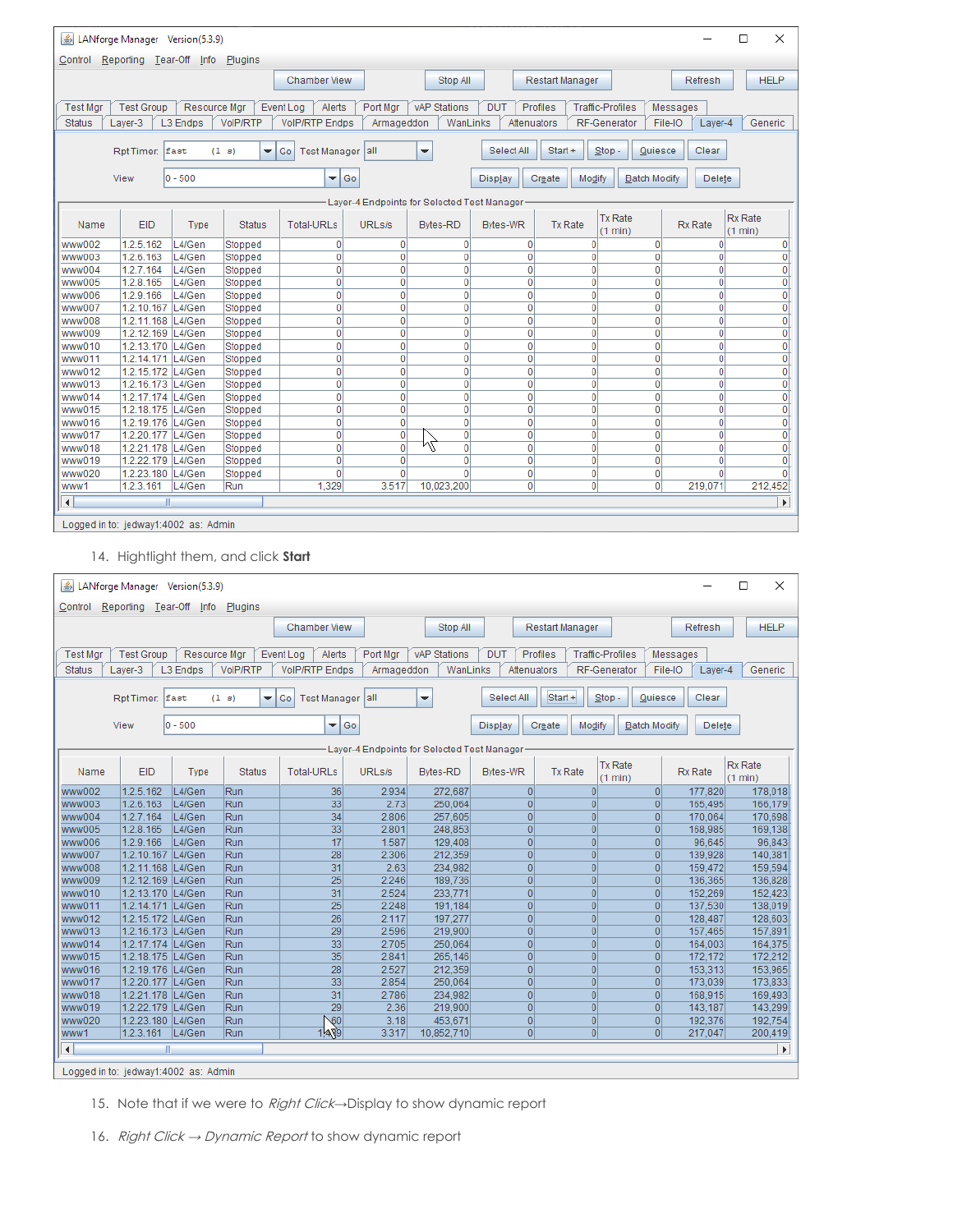

A. This shows throughput for all the connections.

B. Notice how crowded this graph is. There is a simpler way to display overall throughput.

## 17. Next, select the Port Mgrtab.

A. Select resource 2, radio wiphy0

| □<br><u><sup>46</sup> LANforge Manager Version(5.3.9)</u>                                                                                                                                                                                                                                                                                                      |      |                         |                 |            |                     |                  |                 |                | $\times$       |                 |                     |                |                          |
|----------------------------------------------------------------------------------------------------------------------------------------------------------------------------------------------------------------------------------------------------------------------------------------------------------------------------------------------------------------|------|-------------------------|-----------------|------------|---------------------|------------------|-----------------|----------------|----------------|-----------------|---------------------|----------------|--------------------------|
| Reporting Tear-Off Info<br>Plugins<br>Control                                                                                                                                                                                                                                                                                                                  |      |                         |                 |            |                     |                  |                 |                |                |                 |                     |                |                          |
|                                                                                                                                                                                                                                                                                                                                                                |      |                         |                 |            | <b>Chamber View</b> |                  |                 | Stop All       |                | Restart Manager |                     | Refresh        | <b>HELP</b>              |
| Resource Mgr<br>Port Mar<br><b>vAP Stations</b><br><b>DUT</b><br>Profiles<br><b>Traffic-Profiles</b><br><b>Test Mar</b><br><b>Test Group</b><br>Event Log<br>Alerts<br>Messages<br>VoIP/RTP<br><b>VolP/RTP Endps</b><br><b>Status</b><br>L <sub>3</sub> Endps<br>Armageddon<br>WanLinks<br>Attenuators<br><b>RF-Generator</b><br>File-IO<br>Generic<br>Laver-3 |      |                         |                 |            |                     |                  |                 |                |                |                 |                     |                |                          |
|                                                                                                                                                                                                                                                                                                                                                                |      |                         |                 |            |                     |                  |                 |                |                |                 |                     | Layer-4        |                          |
| $\nu$ Down<br><b>Clear Counters</b><br>Disp: 192.168.100.136:0.0<br>$\uparrow$<br><b>Reset Port</b><br><b>Delete</b><br><b>Sniff Packets</b>                                                                                                                                                                                                                   |      |                         |                 |            |                     |                  |                 |                |                |                 |                     |                |                          |
| Rpt Timer: medium<br>(8 s)<br>$\overline{\phantom{a}}$<br>Apply                                                                                                                                                                                                                                                                                                |      |                         |                 |            |                     | T.<br>$\Box$ VRF | <b>Display</b>  |                | Create         | Modify          | <b>Batch Modify</b> |                |                          |
| All Ethernet Interfaces (Ports) for all Resources.                                                                                                                                                                                                                                                                                                             |      |                         |                 |            |                     |                  |                 |                |                |                 |                     |                |                          |
| Port                                                                                                                                                                                                                                                                                                                                                           | Phan | Down                    | IP              | <b>SEC</b> | Alias               | Parent<br>Dev    | <b>RX Bytes</b> | <b>RX Pkts</b> | Pps RX         | bps RX          | <b>TX Bytes</b>     | <b>TX Pkts</b> | Pps TX                   |
| 1.1.12                                                                                                                                                                                                                                                                                                                                                         | г    | г                       | 10.136.0.1      | o          | <b>b1000</b>        |                  | 29.472.718      | 498.801        | 714            | 338,384         | 350,517,462         | 262,003        | $37 -$                   |
| 1.2.00                                                                                                                                                                                                                                                                                                                                                         | r.   | г                       | 192.168.100.204 | l0.        | eth <sub>0</sub>    |                  | 50.417.464      | 366,437        | 64             | 67,642          | .443.767.448        | 1,067,982      | 17                       |
| 1.2.01                                                                                                                                                                                                                                                                                                                                                         |      |                         | 0.0.0.0         |            | eth <sub>1</sub>    |                  | 83.496          | 461            | $\overline{0}$ |                 | 3,418               | 43             |                          |
| 1.2.02                                                                                                                                                                                                                                                                                                                                                         |      | $\overline{\mathbf{v}}$ | 0.0.0.0         | 0          | eth <sub>2</sub>    |                  |                 | $\Omega$       | $\Omega$       | 0               |                     |                |                          |
| 1.2.03                                                                                                                                                                                                                                                                                                                                                         |      | г                       | 10.136.0.70     | Ю          | sta1000             | wiphy0           | 32,227,757      | 39,232         | 34             | 231.821         | 4,249,441           | 45,735         |                          |
| 1.2.04                                                                                                                                                                                                                                                                                                                                                         |      |                         | 0.0.0.0         | lo.        | wiphy0              |                  | 481,580,802     | 868,496        |                | 756 4,935,819   | 45,479,244          | 507.221        | 71                       |
| 1.2.05                                                                                                                                                                                                                                                                                                                                                         | г    | г                       | 10.136.0.89     | 0          | sta1001             | wiphy0           | 17,212,070      | 21,510         | 32             | 217,238         | 2,310,505           | 24,739         |                          |
| 1.2.06                                                                                                                                                                                                                                                                                                                                                         | L.   |                         | 10.136.0.72     | Ю          | sta1002             | wiphy0           | 17.558.579      | 21,939         | 31             | 215,423         | 2.348.721           | 25,209         | $\overline{\phantom{a}}$ |
| $\overline{\phantom{a}}$<br>k<br>$\left  \cdot \right $                                                                                                                                                                                                                                                                                                        |      |                         |                 |            |                     |                  |                 |                |                |                 |                     |                |                          |
| Logged in to: localhost: 4002 as: Admin                                                                                                                                                                                                                                                                                                                        |      |                         |                 |            |                     |                  |                 |                |                |                 |                     |                |                          |